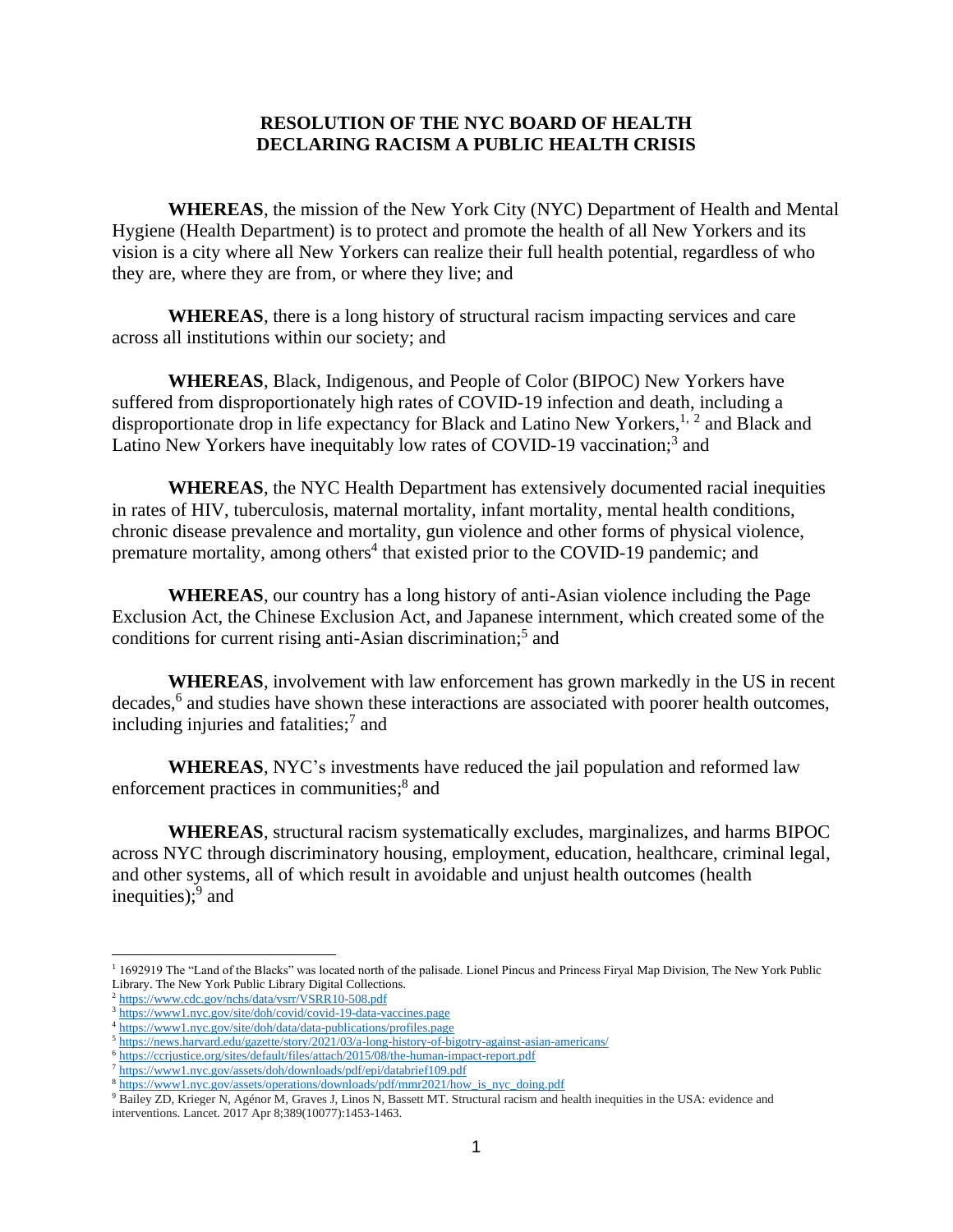**WHEREAS**, NYC aims to address structural racism and longstanding inequities and seeks to build upon existing efforts such as the annual Social Indicators Report and Standard Equity Metrics created by Executive Order No. 45 (dated May 8, 2019), and the establishment of the City's Taskforce on Racial Inclusion and Equity created by Executive Order No. 80 (dated September 13, 2021), to address the disparate impact of COVID-19 in BIPOC communities; and

**WHEREAS**, the first declaration of racism as a public health crisis was developed in 2018 by a Black woman, Ms. Lilliann Paine, while she was Director At Large of the Wisconsin Public Health Association, and more than 200 similar declarations<sup>10</sup> have been made across the country since, including from the Centers for Disease Control and Prevention;<sup>11, 12, 13</sup> and

**WHEREAS**, in 2016, the NYC Health Department launched Race to Justice to build the Health Department's capacity to address structural racism and health inequities, and has committed to uprooting white supremacy and its impact on health and wellbeing while shifting resources and power to the communities that bear the greatest burden of marginalization, racism, and health inequities;<sup>14</sup> and

**WHEREAS**, the NYC Health Department initially declared racism a public health crisis on June 8, 2020<sup>15</sup> and now seeks to expand on this declaration through direct actions across the Health Department; and

**WHEREAS**, Take Care New York is a comprehensive health plan for NYC that lays out the Health Department's priorities to advance anti-racism public health practice, reduce health inequities, and strengthen NYC's collective approach to ensuring that all New Yorkers can realize their full health potential, regardless of who they are, where they are from, or where they live; and

**WHEREAS**, settler colonialism, indigenous genocide, and enslavement of Africans are part of the history of our nation;<sup>16, 17</sup> and

**WHEREAS**, the City of New York is situated on Lenape, Rockaway, and Canarsie land; and

**WHEREAS**, these original injustices have been without comprehensive restitution or redress; <sup>18</sup> and

**WHEREAS**, race is a social and political construct, based on the social interpretation of how one's identity is perceived, with no biological or genetic basis;<sup>19</sup> and

<sup>19</sup> Yudell M, Roberts D, DeSalle R, Tishkoff S. SCIENCE AND SOCIETY. Taking race out of human genetics. Science. 2016 Feb 5;351(6273):564-5. doi: 10.1126/science.aac4951. PMID: 26912690.

<sup>10</sup> https://www.apha.org/topics-and-issues/health-equity/racism-and-health/racism-declarations

<sup>11</sup> <https://www.apha.org/topics-and-issues/health-equity/racism-and-health/racism-declarations>

<sup>&</sup>lt;sup>12</sup> <https://urbanmilwaukee.com/pressrelease/lilliann-paines-ideas-led-to-a-seismic-shift-in-public-health-policy-in-milwaukee-and-nationwide/>

<sup>13</sup> <https://time.com/5953200/exclusive-cdc-director-rochelle-walensky-racism-health-initiative/>

<sup>&</sup>lt;sup>14</sup> <https://www1.nyc.gov/site/doh/health/health-topics/race-to-justice.page>

<sup>15</sup> <https://twitter.com/nycHealthy/status/1270046521879379968?s=20>

<sup>16</sup> Thompson CN, Baumgartner J, Pichardo C, et al. COVID-19 Outbreak — New York City, February 29–June 1, 2020. MMWR Morb Mortal Wkly Rep 2020;69:1725–1729. DOI: http://dx.doi.org/10.15585/mmwr.mm6946a2external icon

<sup>&</sup>lt;sup>17</sup> <https://www.nytimes.com/interactive/2019/08/14/magazine/black-history-american-democracy.html>

<sup>18</sup> <https://rooseveltinstitute.org/publications/resurrecting-the-promise-of-40-acres-the-imperative-of-reparations-for-black-americans/>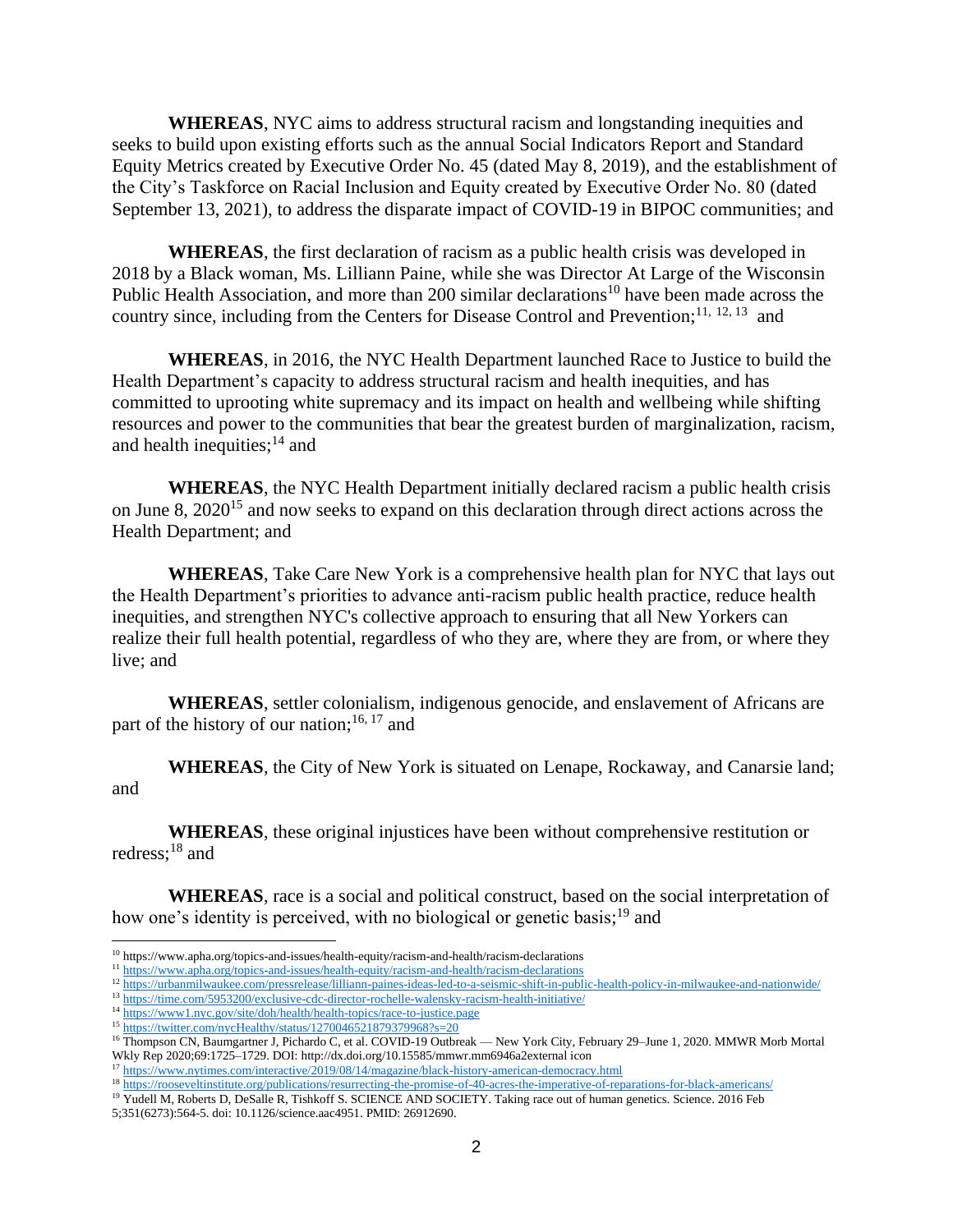**WHEREAS**, racism is a system of structuring opportunity and assigning value based on how one's appearance is perceived, which unfairly advantages some individuals and communities, unfairly disadvantages other individuals and communities, and saps the strength of the whole society;<sup>20</sup> and

**WHEREAS**, racism is a race-explicit system and anti-racism requires race-explicit strategies; and

**WHEREAS**, BIPOC-led organizations and communities have been fighting racism for generations and making sacrifices to ensure progress toward a racially just future; and

**WHEREAS**, intersectionality, which acknowledges the unique impact and experience of oppression when a person or community holds multiple marginalized identities, is a critical strategy to fight the public health crisis of racism, is a central tenet of critical race theory, $21$  and is a key framework for data analysis; and

**WHEREAS** the crisis of racism in this country is longstanding and our nation's response will need to span generations; and

**WHEREAS**, the work of undoing racism is grounded in love, as well as science and civic duty. This love is not sentimental, rather it is what James Baldwin called "the tough and universal sense of quest and daring and growth."

**NOW THEREFORE**, BE IT RESOLVED that the NYC Board of Health (BOH):

- 1. Declares that racism is a public health crisis;
- 2. Acknowledges the work done to date to address the health impacts of racism in NYC including but not limited to launching Race to Justice and improve reporting of race and ethnicity data during and after COVID-19 and requests that the NYC Health Department expand that work to develop priorities and next steps for a racially just recovery from COVID-19 and other actions – including resource allocation - to address this public health crisis in the short and long-term;
- 3. Requests that the NYC Health Department research, clarify, and acknowledge examples of its historic role in divesting and underinvesting in critical community-led health programs, and participate in a truth and reconciliation process with communities harmed by these actions when possible;
- 4. Requests that the NYC Health Department establish a Data for Equity internal working group to ensure the Health Department apply an intersectional, anti-racism equity lens to public health data and provide annual guidance to other NYC Mayoral agencies on

<sup>20</sup> Jones CP. Levels of Racism: A Theoretic Framework and a Gardener's Tale. American Journal of Public Health. 2000; 90(8): 1212-1215. <sup>21</sup> Crenshaw, Kimberle () "Demarginalizing the Intersection of Race and Sex: A Black Feminist Critique of Antidiscrimination Doctrine, Feminist Theory and Antiracist Politics," University of Chicago Legal Forum: Vol. 1989: Iss. 1, Article 8.